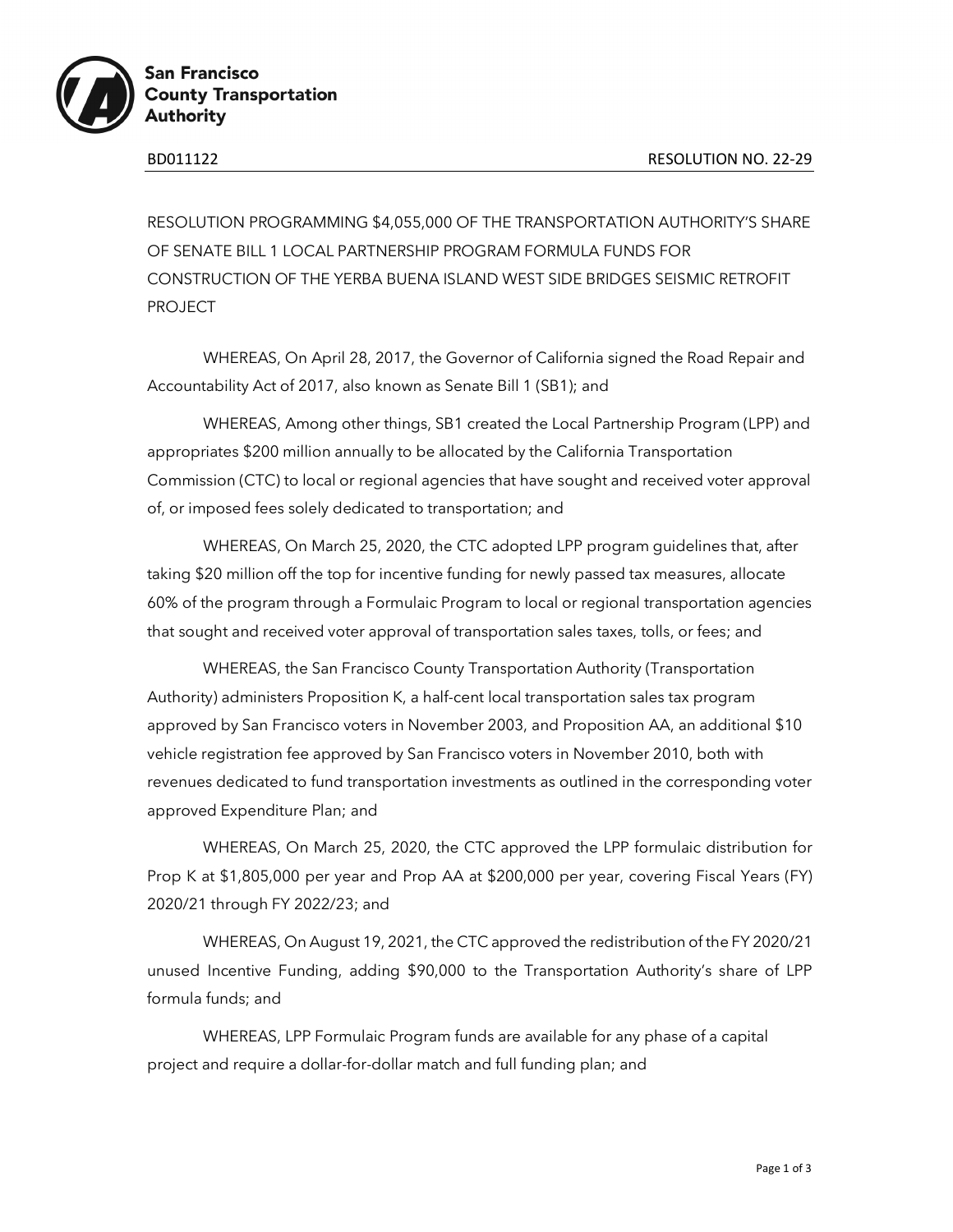

WHEREAS, On June 22, 2021, the Board approved programming \$1,050,000 to the I-280 Southbound Ocean Avenue Off-Ramp Realignment Project design phase and \$1,000,000 to the Yerba Buena Island (YBI) Multi-Use Pathway environmental phase to advance project development and competitiveness for future grants; and

WHEREAS, Transportation Authority staff recommend programming the remaining \$4,055,000 in LPP formula funds to the YBI West Side Bridges Seismic Retrofit Project (Project), as shown in Attachment 1, for the local contribution needed to close the project's remaining funding gap and leverage federal and state funds; and

WHEREAS, Scope, schedule, cost, funding and other details on the Project are contained in the attached Project Information Form (Attachment 2); and

WHEREAS, Transportation Authority staff have determined the project meets the requirements of the LPP Formulaic Program and advances a project priority included in the Transportation Authority's adopted work program that is otherwise difficult to fund with funds the Transportation Authority typically administers; now, therefore, be it

RESOLVED, That the Transportation Authority hereby programs \$4,055,000 of its share of LPP Formulaic Program funds in FY 2020/21 – 2022/23 for construction of the Yerba Buena Island West Side Bridges Seismic Retrofit Project; and be it further

RESOLVED, That the Executive Director is hereby authorized to communicate this information to the CTC and all other relevant agencies and interested parties.

#### Attachments (2):

- 1. Proposed LPP Formulaic Program Priorities
- 2. Project Information Form (1)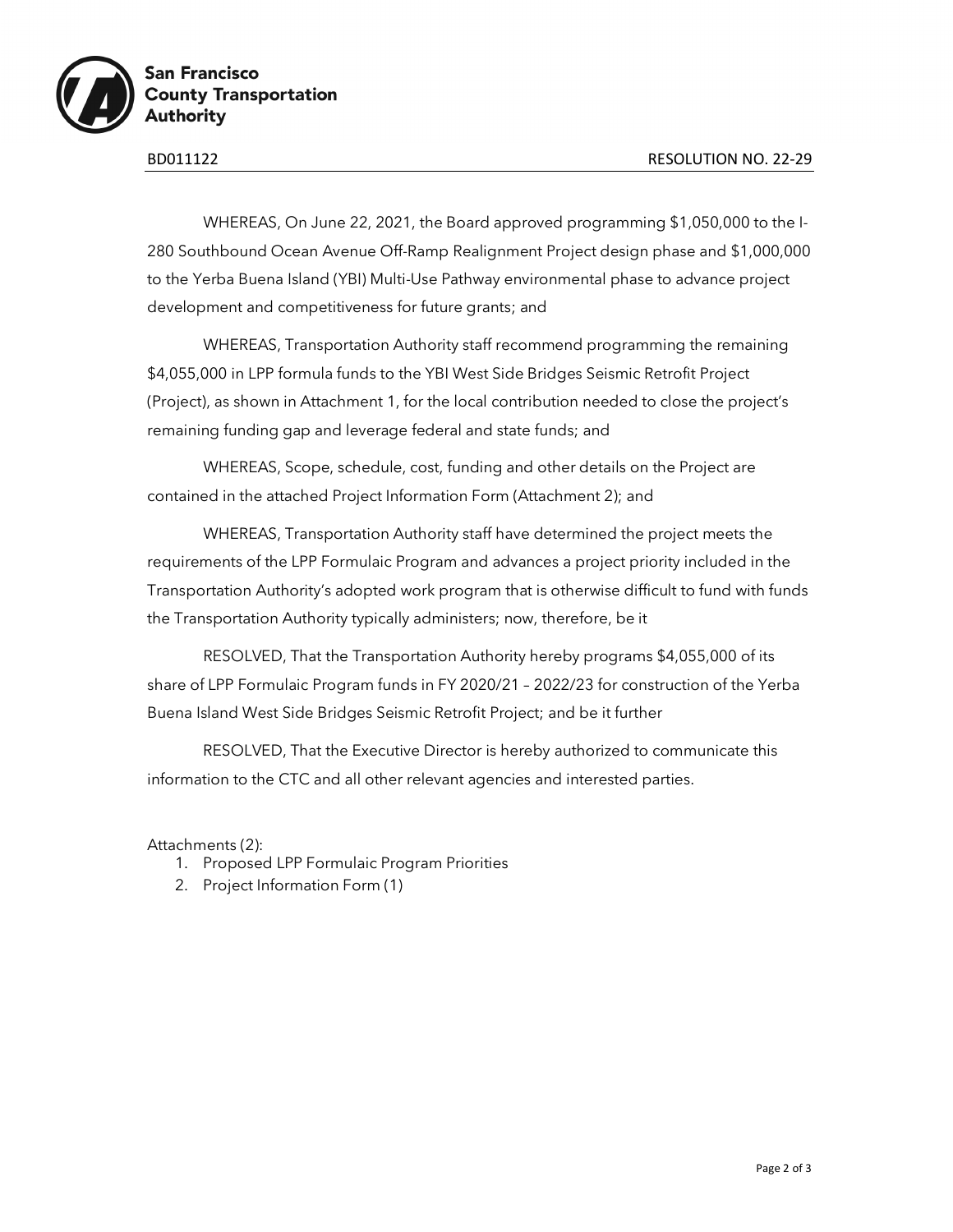#### **Attachment 1. Proposed and Approved Local Partnership Program (LPP) Formulaic Program Priorities**

| Fiscal Year Sponsor <sup>1</sup> |              | <b>Project Name</b>                                                         | <b>Project Description</b>                                                                                                                                                                                                                                                                                                                                                                                                                                                                                                                                                                                                                                                                                                                                                                                                                                     | Phase(s)      | District(s) | Cost of<br>Requested<br>Phase | <b>LPP</b> Funds<br>Requested | <b>LPP</b> Funds<br>Programmed |
|----------------------------------|--------------|-----------------------------------------------------------------------------|----------------------------------------------------------------------------------------------------------------------------------------------------------------------------------------------------------------------------------------------------------------------------------------------------------------------------------------------------------------------------------------------------------------------------------------------------------------------------------------------------------------------------------------------------------------------------------------------------------------------------------------------------------------------------------------------------------------------------------------------------------------------------------------------------------------------------------------------------------------|---------------|-------------|-------------------------------|-------------------------------|--------------------------------|
| Proposed                         |              |                                                                             |                                                                                                                                                                                                                                                                                                                                                                                                                                                                                                                                                                                                                                                                                                                                                                                                                                                                |               |             |                               |                               |                                |
| 21/22<br>(anticipated)           | <b>SFCTA</b> | Yerba Buena<br>Island West<br>Side Bridges<br>Seismic Retrofit<br>Project   | The Project will seismically retrofit eight existing bridge structures along<br>Treasure Island Road to meet current seismic safety standards. One of the<br>structures will be seismically retrofitted, while the remaining bridges will be<br>demolished and replaced. These bridge structures are a critical connection<br>between Yerba Buena Island, Treasure Island, and the Bay Bridge. This project<br>is part of the I-80 Interchange Improvement Project, an effort to replace and<br>retrofit key roads and on- and off-ramps that connect the I-80 and Yerba Buena<br>Island. The project also includes new bicycle linkages with improved safety for<br>thousands of expected new residents and visitors. Pending funding availabilty, we<br>anticipate construction to begin summer 2022 and the project to be open for use<br>by December 2025. | Construction  | 6           | \$111,700,000                 | \$4,055,000                   |                                |
| Approved (Res 21-55, 06/22/2021) |              |                                                                             |                                                                                                                                                                                                                                                                                                                                                                                                                                                                                                                                                                                                                                                                                                                                                                                                                                                                |               |             |                               |                               |                                |
| 21/22                            | <b>SFCTA</b> | $I-280$<br>Southbound<br>Ocean Avenue<br>Off-Ramp<br>Realignment<br>Project | This project will improve safety and circulation by realigning the existing<br>southbound Ocean Avenue off-ramp from a free flow right turn to a signalized T-<br>intersection. Work will be coordinated with SFMTA's planning for bike lanes on<br>Ocean Avenue. We expect that design will be complete by Fall 2023, with<br>construction to start in 2024, subject to funding availability.                                                                                                                                                                                                                                                                                                                                                                                                                                                                 | Design        | 7           | 2,100,000                     |                               | 1,050,000<br>\$                |
| 21/22                            | <b>SFCTA</b> | Yerba Buena<br>Island Multi-<br>Use Pathway<br>Project                      | This project will provide new pedestrian and bicycle facilities that extend from<br>the existing San Francisco-Oakland Bay Bridge (SFOBB) East Span Bicycle and<br>Pedestrian Path's Yerba Buena Island terminus to the new Treasure Island Ferry<br>Terminal. This path would also tie into the planned SFOBB West Span bicycle<br>and pedestrian facility currently being developed by the Bay Area Toll Authority<br>and Metropolitan Transportation Commission.                                                                                                                                                                                                                                                                                                                                                                                            | Environmental | 6           | 3,000,000                     |                               | 1,000,000<br>S                 |
|                                  |              |                                                                             |                                                                                                                                                                                                                                                                                                                                                                                                                                                                                                                                                                                                                                                                                                                                                                                                                                                                |               |             | Total \$ 117,050,000          | \$4,055,000                   | \$2,050,000                    |

Total LPP Formulaic Funds Available \$ 6,105,000

LPP Formulaic Funds Remaining to Program \$

<sup>1</sup> Sponsor abbreviations include: the San Francisco County Transportation Authority (SFCTA).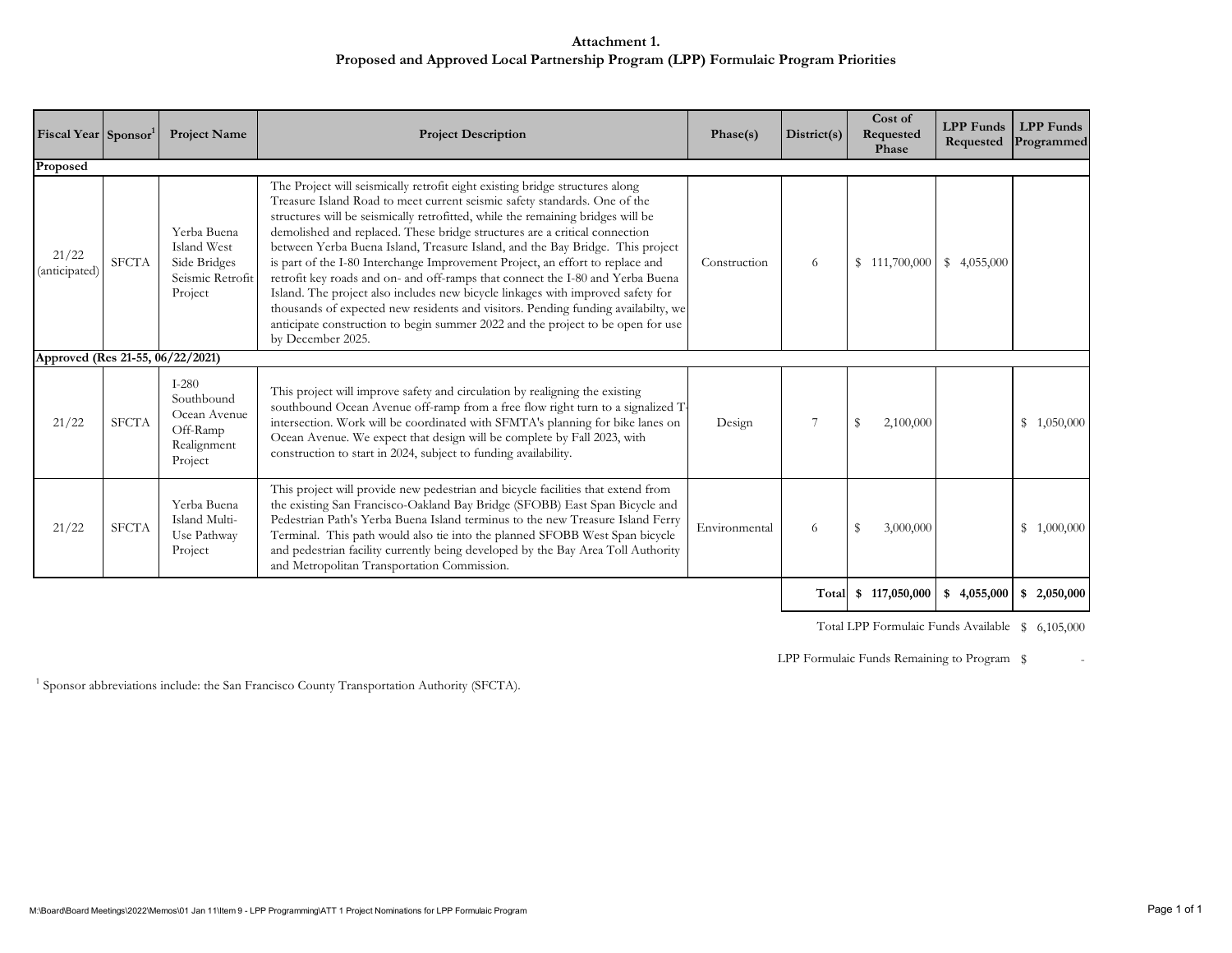Attachment 2



# San Francisco<br>County Transportation<br>Authority

## **SB1 Local Partnership Program - Formula Project Information Form**

| <b>Project Name:</b>                                                                                                                                                                                                                                                                                                                                                                                                                                                                                                             | Yerba Buena Island West Side Bridges Retrofit Project                                                                                                                                                                                                                                                                                                                                                                                                                                                                                                                                                                                                                                                                                                                                                                                                                                                                                                                                                                                                                                                                                                                                                                                                                                                                           |
|----------------------------------------------------------------------------------------------------------------------------------------------------------------------------------------------------------------------------------------------------------------------------------------------------------------------------------------------------------------------------------------------------------------------------------------------------------------------------------------------------------------------------------|---------------------------------------------------------------------------------------------------------------------------------------------------------------------------------------------------------------------------------------------------------------------------------------------------------------------------------------------------------------------------------------------------------------------------------------------------------------------------------------------------------------------------------------------------------------------------------------------------------------------------------------------------------------------------------------------------------------------------------------------------------------------------------------------------------------------------------------------------------------------------------------------------------------------------------------------------------------------------------------------------------------------------------------------------------------------------------------------------------------------------------------------------------------------------------------------------------------------------------------------------------------------------------------------------------------------------------|
| <b>Implementing Agency:</b>                                                                                                                                                                                                                                                                                                                                                                                                                                                                                                      | <b>SFCTA</b>                                                                                                                                                                                                                                                                                                                                                                                                                                                                                                                                                                                                                                                                                                                                                                                                                                                                                                                                                                                                                                                                                                                                                                                                                                                                                                                    |
| <b>Project Location:</b>                                                                                                                                                                                                                                                                                                                                                                                                                                                                                                         | Yerba Buena Island, San Francisco, CA                                                                                                                                                                                                                                                                                                                                                                                                                                                                                                                                                                                                                                                                                                                                                                                                                                                                                                                                                                                                                                                                                                                                                                                                                                                                                           |
| <b>Supervisorial District(s):</b>                                                                                                                                                                                                                                                                                                                                                                                                                                                                                                | District 6                                                                                                                                                                                                                                                                                                                                                                                                                                                                                                                                                                                                                                                                                                                                                                                                                                                                                                                                                                                                                                                                                                                                                                                                                                                                                                                      |
| <b>Project Manager and Contact</b><br>Information (phone and email):                                                                                                                                                                                                                                                                                                                                                                                                                                                             | Mike Tan, (415) 522-4826, mike.tan@sfcta.org                                                                                                                                                                                                                                                                                                                                                                                                                                                                                                                                                                                                                                                                                                                                                                                                                                                                                                                                                                                                                                                                                                                                                                                                                                                                                    |
| <b>Brief Project Description</b> (50 words<br>max):                                                                                                                                                                                                                                                                                                                                                                                                                                                                              | The YBI West Side Bridges Retrofit will seismically retrofit eight existing bridge structures along Treasure<br>Island Road to meet current seismic safety standards. One of the structures will be seismically retrofitted,<br>while the remaining bridges will be demolished and replaced. These bridge structures are a critical<br>connection between Yerba Buena Island, Treasure Island, and the Bay Bridge. This project is part of the I-<br>80 Interchange Improvement Project, an effort to replace and retrofit key roads and on- and off-ramps<br>that connect the I-80 and Yerba Buena Island. The project also includes new bicycle linkages with<br>improved safety for thousands of expected new residents and visitors.                                                                                                                                                                                                                                                                                                                                                                                                                                                                                                                                                                                        |
| Detailed Scope (may attach Word<br>document): Describe the project scope,<br>benefits, coordination with other<br>projects in the area (e.g. paving,<br>MuniForward), and how the project<br>would meet the Local Partnership<br>Program screening and prioritization<br>criteria (e.g., quantifiable air quality<br>improvements, VMT reduction, increase<br>safety, improve current system<br>conditions, and advance transportation,<br>land use, and housing goals). Please<br>describe how this project was<br>prioritized. | The Project encompasses eight (8) existing bridge structures on the west side of Yerba Buena Island.<br>These structures generally comprise a viaduct along Treasure Island Road, just north of the San<br>Francisco-Oakland Bay Bridge (SFOBB). The Project limits along Treasure Island Road are from the<br>SFOBB to approximately 2000-feet northward. This stretch of Treasure Island Road includes the bridge<br>structures and portions of "at-grade" roadway. These bridges were constructed between 1937 and 1964<br>and have been determined to be seismically deficient. The San Francisco County Transportation<br>Authority (Transportation Authority), in cooperation with the California Department of Transportation<br>(Caltrans) and the Federal Highway Administration (FHWA), propose to bring the bridge structures up<br>to current seismic safety standards. The Project consists of the following seismic retrofit strategy, which<br>has been determined to be the most cost-effective approach:<br>- Demolish seven (7) bridge structures;<br>- Realign roadway into the hillside;<br>- Construct six (6) retaining walls;<br>- Construct one undercrossing structure; and<br>- Pave/stripe for new class II bicycle facility on widened roadway; and<br>- Seismically retrofit one bridge structure. |
| Community Engagement/Support<br>(may attach Word doc): Please<br>reference any community outreach that<br>has occurred and whether the project is<br>included in any plans (e.g. neighborhood<br>transportation plan, corridor<br>improvement study, etc.).                                                                                                                                                                                                                                                                      | SFCTA has worked closely with the community and stakeholders. SFCTA worked with Assemblyman<br>David Chiu to implement legislation (AB2374) for the SFCTA to utilize the Construction<br>Manager/General Contractor (CMGC) project delivery method. It was approved by the Governor on<br>September 28, 2016. SFCTA Board approved contract for Golden State Bridge/Obayashi JV to<br>perform CMGC Services in December 2018.<br>SFCTA sought feedback from the San Francisco Bicycle Coalition and Bike East Bay regarding the<br>project and a potential bike path next to the West Side Bridges Project on September 18, 2020. They<br>were both very supportive of the project and consider it a high priority project. The project team also<br>presented the project to the SFCTA Citizens Advisory Committee on September 23, 2020 and to the<br>SFCTA Board on October 20, 2020.                                                                                                                                                                                                                                                                                                                                                                                                                                        |
| <b>Additional Materials: Please attach</b><br>maps, drawings, photos of current<br>conditions, etc. to support<br>understanding of the project.                                                                                                                                                                                                                                                                                                                                                                                  | Area Map Attached                                                                                                                                                                                                                                                                                                                                                                                                                                                                                                                                                                                                                                                                                                                                                                                                                                                                                                                                                                                                                                                                                                                                                                                                                                                                                                               |
| Partner Agencies: Please list partner<br>agencies and identify a staff contact at<br>each agency.                                                                                                                                                                                                                                                                                                                                                                                                                                | Treasure Island Development Authority (TIDA) - Liz Hirschhorn<br>Caltrans - Jimmy Panmai<br>Federal Highway Administration - Lanh Phan                                                                                                                                                                                                                                                                                                                                                                                                                                                                                                                                                                                                                                                                                                                                                                                                                                                                                                                                                                                                                                                                                                                                                                                          |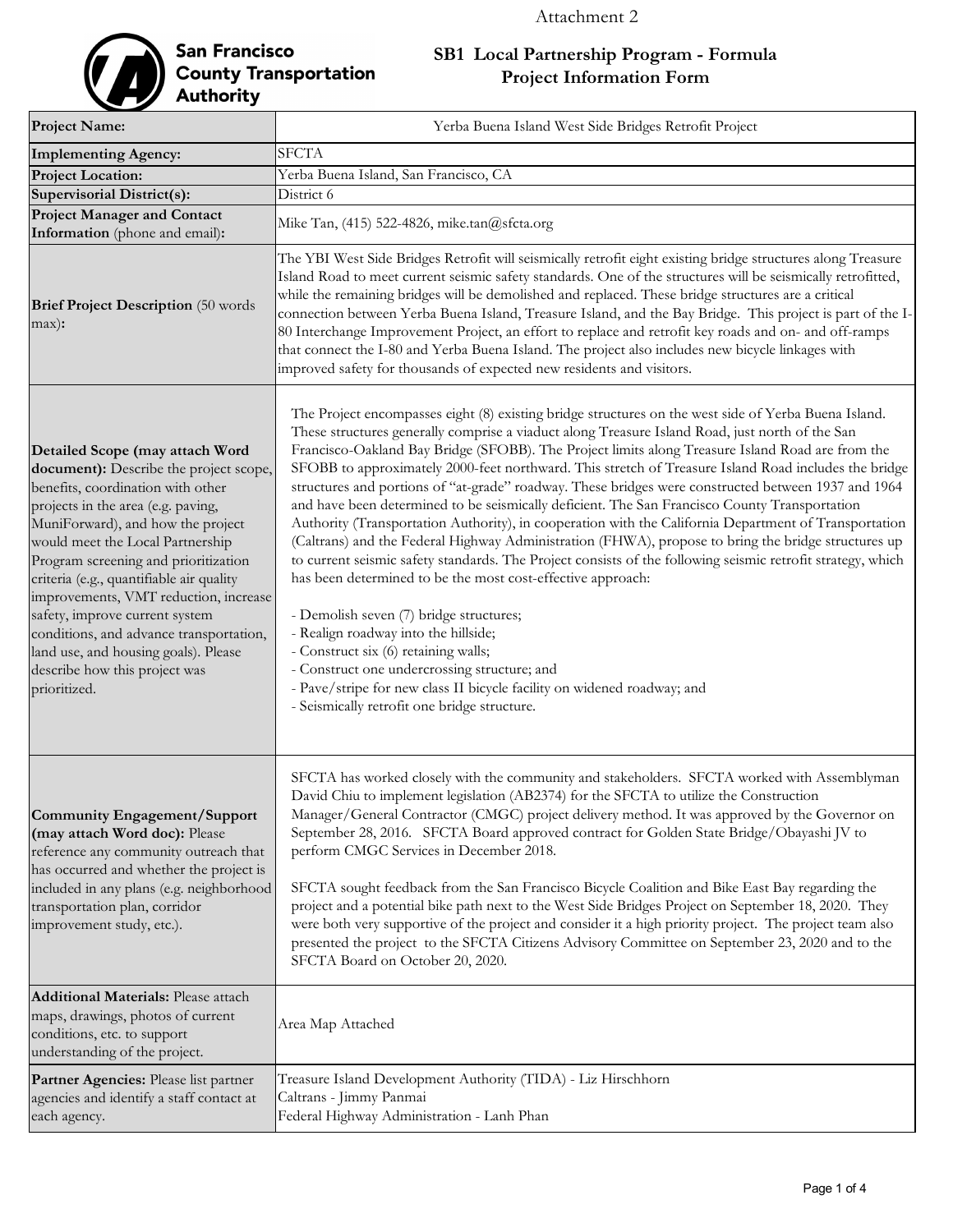**Type of Environmental Clearance Required/Date Received:** 

Categorically Exempt

| <b>Project Delivery Milestones</b>       | <b>Status</b> | Work                                       | <b>Start Date</b>         |                      | <b>End Date</b>           |                      |
|------------------------------------------|---------------|--------------------------------------------|---------------------------|----------------------|---------------------------|----------------------|
| Phase*                                   | $%$ Complete  | In-house,<br>Contracted, or<br><b>Both</b> | Month                     | <b>Calendar Year</b> | Month                     | <b>Calendar Year</b> |
| Planning/Conceptual Engineering          | $100\%$       | Contracted                                 | Apr-Jun                   | 2013                 | Jan-Mar                   | 2015                 |
| Environmental Studies (PA&ED)            | $100\%$       | Contracted                                 | $Oct\text{-}\mathrm{Dec}$ | 2014                 | $Oct\text{-}\mathrm{Dec}$ | 2017                 |
| Design Engineering (PS&E)                | $100\%$       | Contracted                                 | Apr-Jun                   | 2018                 | Oct-Dec                   | 2020                 |
| Right-of-way                             | $100\%$       | Contracted                                 | Apr-Jun                   | 2018                 | $Oct\text{-}\mathrm{Dec}$ | 2020                 |
| Advertise Construction                   | $0\%$         | N/A                                        | Jan-Mar                   | 2022                 | N/A                       | N/A                  |
| Start Construction (e.g. Award Contract) | $0\%$         | Contracted                                 | Apr-Jun                   | 2022                 | N/A                       | N/A                  |
| Open for Use                             | N/A           | N/A                                        | N/A                       | N/A                  | Oct-Dec                   | 2025                 |

\*LPP Formulaic funds may be used for any capital project component (PA&ED, PS&E, ROW, and Construction).

#### **Comments**

This project will be coordinated with several projects, including: Southgate Road, Hillcrest Road Widening, YBI Multi-use Pathway, and BATA's West Span Skyway. The project is utilizing the CMGC delivery method in which a contractor is brought onboard during design phase and may result in accelerated bid and award phase. Construction schedule is contingent on securing full funding for this phase.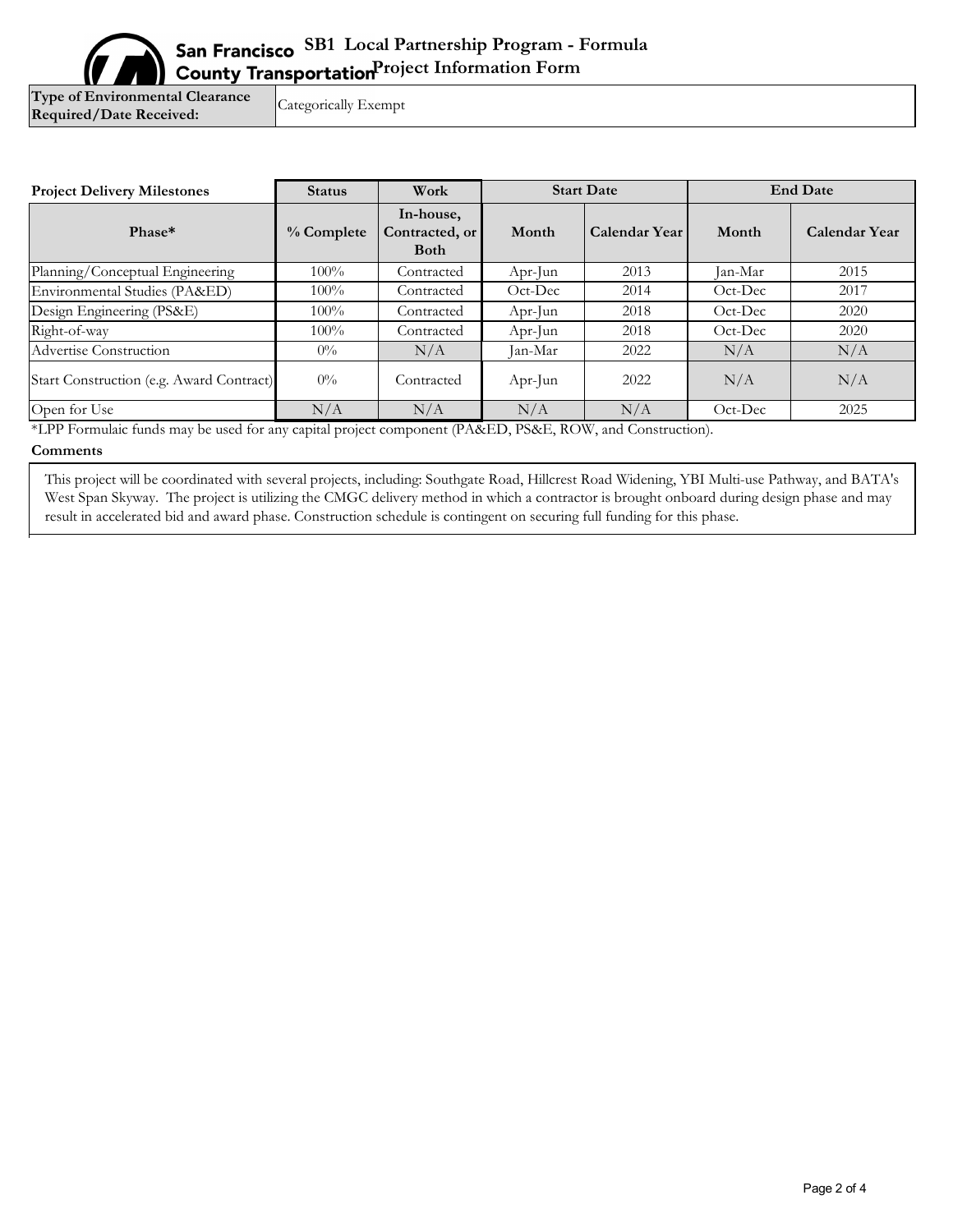#### **SB1 Local Partnership Program - Formula Project Information Form**

| <b>Project Name:</b>                  |                                |             | Yerba Buena Island West Side Bridges Retrofit Project |               |                                                                           |
|---------------------------------------|--------------------------------|-------------|-------------------------------------------------------|---------------|---------------------------------------------------------------------------|
| <b>COST ESTIMATE AND FUNDING PLAN</b> | <b>Funding Source by Phase</b> |             |                                                       |               |                                                                           |
| <b>Phase</b>                          | Cost                           | <b>LPP</b>  | Prop $K$                                              | Other         | <b>Source of Cost Estimate</b>                                            |
| Planning/Conceptual Engineering       | \$1,600,000                    |             |                                                       | \$1,600,000   | Actual cost                                                               |
| Environmental Studies (PA&ED)         | \$3,900,000                    |             |                                                       | \$3,900,000   | Actual cost                                                               |
| Design Engineering (PS&E)             | \$14,600,000                   |             |                                                       | \$14,600,000  | Actual cost                                                               |
| Right-of-way                          | \$800,000                      |             |                                                       | \$800,000     | Actual cost                                                               |
| Construction                          | \$111,700,000                  | \$4,055,000 |                                                       | \$107,645,000 | <b>SFCTA</b> Construction<br>Management General Contractor<br>(CMGC) Team |
| <b>TOTAL PROJECT COST</b>             | \$132,600,000                  | \$4,055,000 | \$0                                                   | \$128,545,000 |                                                                           |
| Percent of Total                      |                                | $3\%$       | $0\%$                                                 | $97\%$        |                                                                           |

#### **FUNDING PLAN FOR REQUESTED PHASE - ALL SOURCES**

| <b>Funding Source</b>             | Planned      | Programmed   | <b>Allocated</b> | <b>TOTAL</b>  | Desired FY of Programming<br>for LPP |
|-----------------------------------|--------------|--------------|------------------|---------------|--------------------------------------|
| <b>LPP</b> Formula                | \$4,055,000  | N/A          | N/A              | \$4,055,000   | 21/22                                |
| Federal HBP                       |              | \$54,840,000 |                  | \$54,840,000  |                                      |
| RAISE                             |              | \$18,000,000 |                  | \$18,000,000  |                                      |
| State Prop 1B                     |              | \$7,100,000  |                  | \$7,100,000   |                                      |
| MTC / BATA                        | \$5,300,000  | \$2,700,000  |                  | \$8,000,000   |                                      |
| <b>TIDA</b>                       | \$890,000    | \$3,480,000  |                  | \$4,370,000   |                                      |
| State                             | \$10,000,000 |              |                  | \$10,000,000  |                                      |
| CCSF General Fund                 | \$3,000,000  |              |                  | \$3,000,000   |                                      |
| TBD (e.g. additional State funds) | \$2,335,000  |              |                  | \$2,335,000   |                                      |
| <b>TOTAL</b>                      | \$25,580,000 | \$86,120,000 | \$0              | \$111,700,000 |                                      |

#### **Comments/Concerns**

Transportation Authority staff are actively working with Caltrans, MTC, TIDA and other key stakeholders to secure full funding for this critical safety project. CTC will only program LPP funds to projects with a fully funded useable segment/phase. We may request to program funds in FY 2022/23 if needed.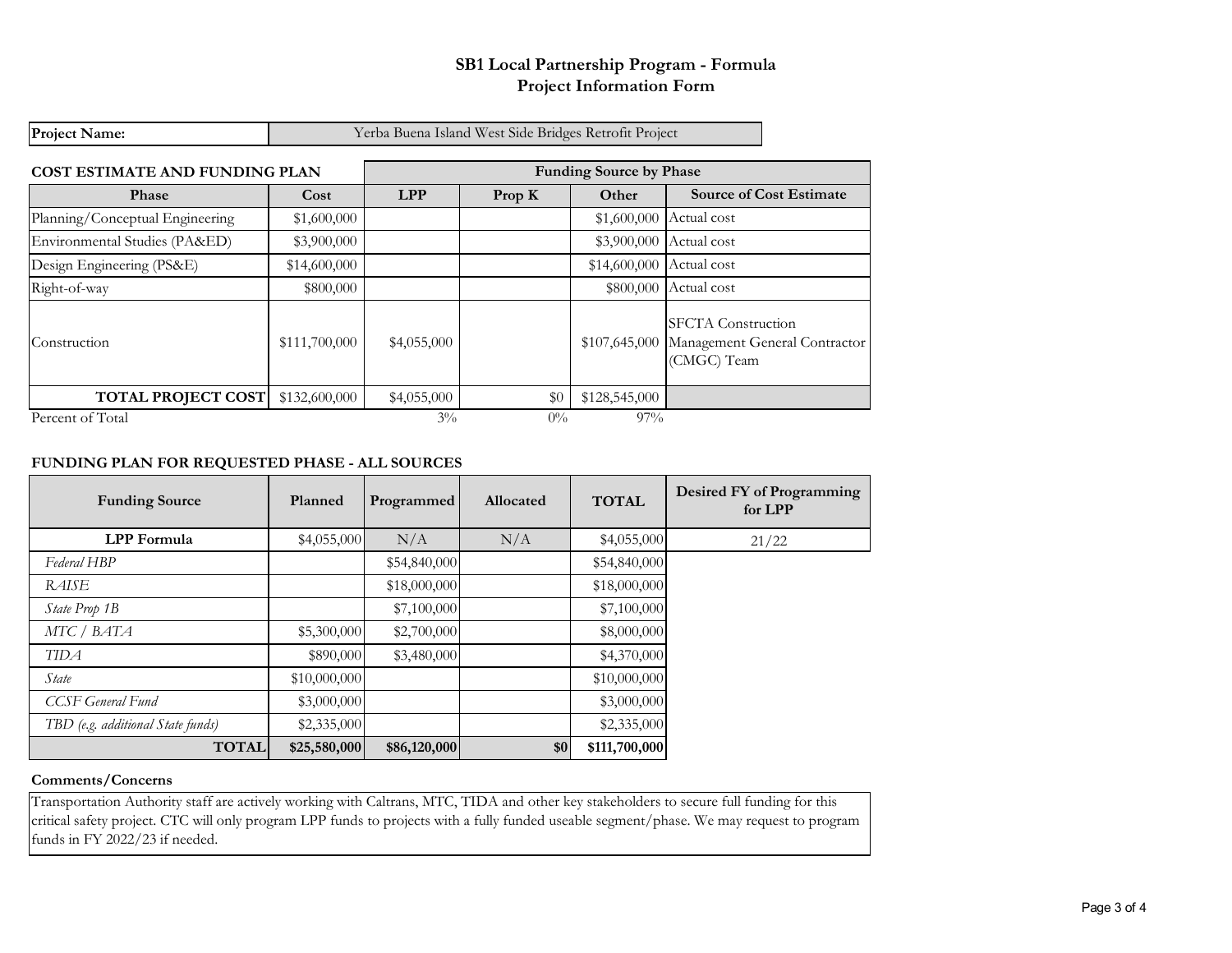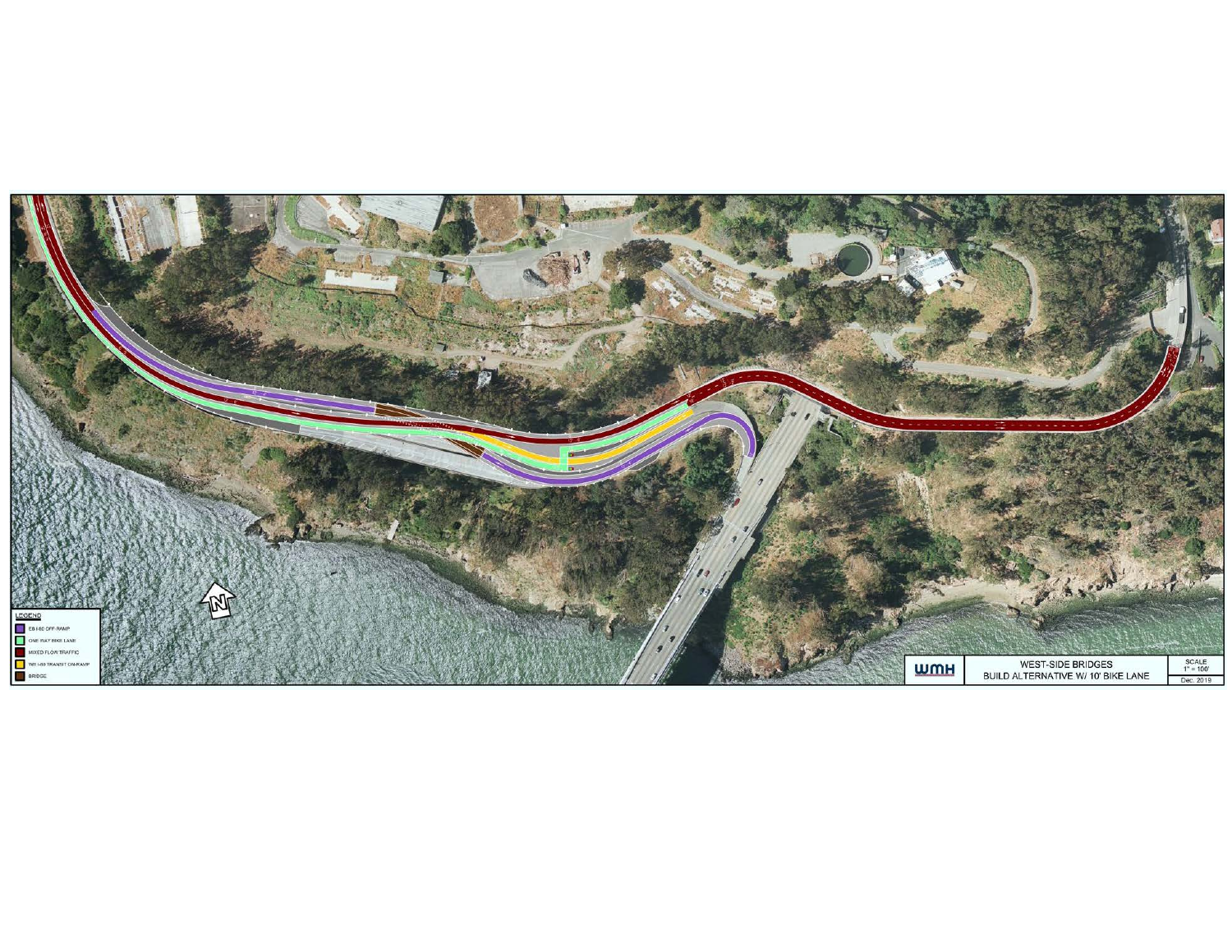

1455 Market Street, 22ND Floor, San Francisco, California 94103 415-522-4800 info@sfcta.org www.sfcta.org

## Memorandum

#### AGENDA ITEM 7

- DATE: January 4, 2022
- TO: Transportation Authority Board
- FROM: Anna LaForte Deputy Director for Policy and Programming
- SUBJECT: 01/11/22 Board Meeting: Approve Programming of \$4,055,000 in Senate Bill 1 Local Partnership Program Formula Funds for Construction of the Yerba Buena Island West Side Bridges Seismic Retrofit Project

| <b>RECOMMENDATION</b> | $\Box$ Information | $\boxtimes$ Action |
|-----------------------|--------------------|--------------------|
|-----------------------|--------------------|--------------------|

Program \$4,055,000 of the Transportation Authority's share of Senate Bill (SB) 1 Local Partnership Program (LPP) formula funds for construction of the Yerba Buena Island (YBI) West Side Bridges Seismic Retrofit Project

### SUMMARY

In March 2020, the California Transportation Commission (CTC) adopted the LPP Formulaic Program funding distribution for Fiscal Years (FYs) 2020/21 - 2022/23. The LPP rewards jurisdictions that have voter-approved measures or imposed fees solely dedicated to transportation. As the taxing authority for Prop K and Prop AA, the Transportation Authority will receive \$6,105,000 in formula funds this cycle. On June 22, 2021, the Board programmed \$2.05 million of these funds to the YBI Multi-Use Pathway environmental phase and the I-280 Southbound Ocean Avenue Off-Ramp Realignment Project design phase to advance project development and competitiveness for future grants. We recommend programming the remaining \$4,055,000 to the YBI West Side Bridges Seismic Retrofit construction phase which is estimated to cost \$111.7 million. The LPP funds are needed for the local contribution to help close the project's \$25.6 million funding gap and leverage federal and state funds including a recently awarded \$18 million federal Rebuilding American Infrastructure with Sustainability and Equity (RAISE) grant. The Project is at 95% design and ready to start construction once full funding is secured. It is part of the agency's adopted work program and is difficult to fund with any of the other fund programs that we administer.

☐ Fund Allocation

- ☒ Fund Programming
- ☐ Policy/Legislation
- ☐ Plan/Study
- ☐ Capital Project Oversight/Delivery
- ☐ Budget/Finance
- ☐ Contract/Agreement

☐ Other: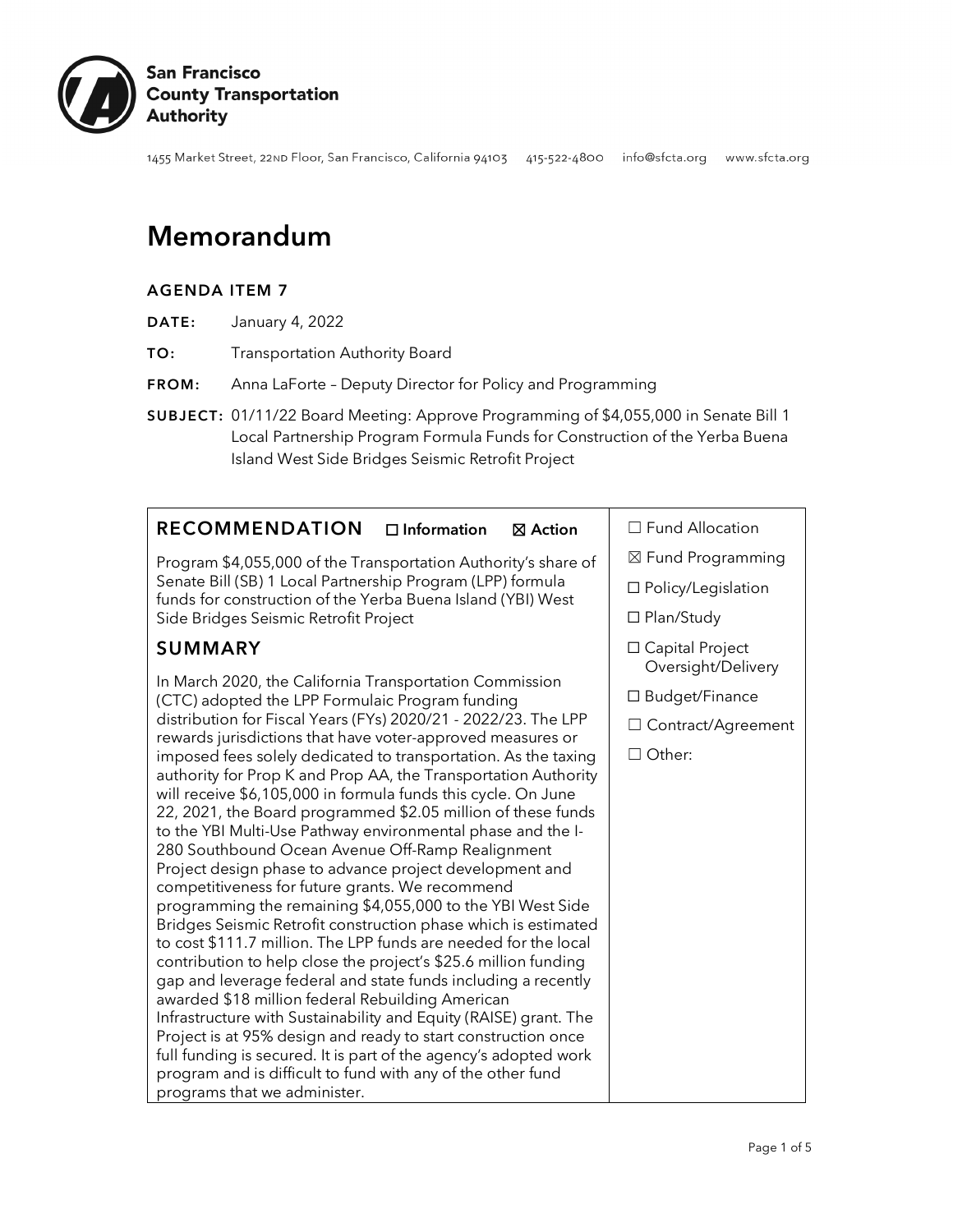

Agenda Item 7 Page 2 of 5

#### BACKGROUND

The Road Repair and Accountability Act of 2017, also known as SB 1, is a transportation funding package that provides funding for local streets and roads, multi-modal improvements, and transit operations. Among other things, SB 1 created the LPP and appropriates \$200 million annually to be allocated by the CTC to local or regional agencies that have sought and received voter approval of or imposed fees solely dedicated to transportation. The CTC adopted program guidelines on March 25, 2020 that allocate 60% of the program funds through a Formulaic Program and 40% through a Competitive Program, after \$20 million of incentive funding is taken off the top of the entire program to reward jurisdictions with newly passed measures.

The LPP Formulaic Program has broad project eligibility criteria which include capital projects that improve the state highway system, transit facilities, or expand transit services, local roads, bicycle and pedestrian safety, among others. Funds can be used for any project phase (i.e., planning, environmental, right-of-way, design, construction) and require a dollar-for-dollar local match. The LPP Formulaic Program will only fund projects, or segments of projects, that are fully funded and have independent utility.

For this funding cycle covering FYs 2020/21 - 2022/23, we will receive \$6.105 million based on Prop K and Prop AA revenues. These funds require a 1:1 local match. LPP Formulaic Program projects are identified at the local level, but the CTC ultimately allocates the funds, which are subject to strict timely use of funds requirements.

#### **DISCUSSION**

Recommended LPP Formulaic Program Project Priorities. On June 22, 2021, the Board programmed \$2.05 million of the \$6.105 million in LPP Formulaic funds to the YBI Multi-Use Pathway environmental phase (\$1 million) and the I-280 Southbound Ocean Avenue Off-Ramp Realignment Project design phase (\$1.05 million) to advance project development and competitiveness for future grants. After considering LPP guidelines and assessing project status, we recommend programming the remaining \$4.055 million of the \$6.105 million in LPP Formulaic funds to the YBI West Side Bridges Seismic Retrofit Project (Project) as shown in Attachment 1. We believe this Project can meet the requirements of the LPP formula program, including 1:1 local match and strict timely use of funds requirements. The project is construction ready, pending securing the remaining \$25.6 million to close the funding gap. The Project is one of the final components of the Treasure Island and YBI Circulation Plan that will support a new sustainable neighborhood with significant amounts of housing, including affordable housing, and jobs. Details on the proposed project follow in the sections below.

The YBI West Side Bridges Seismic Retrofit Project will demolish eight bridge structures and reconstruct a realigned roadway, six retaining walls, and a new undercrossing structure. Additionally, one structure will be seismically retrofitted and requires a column relocation.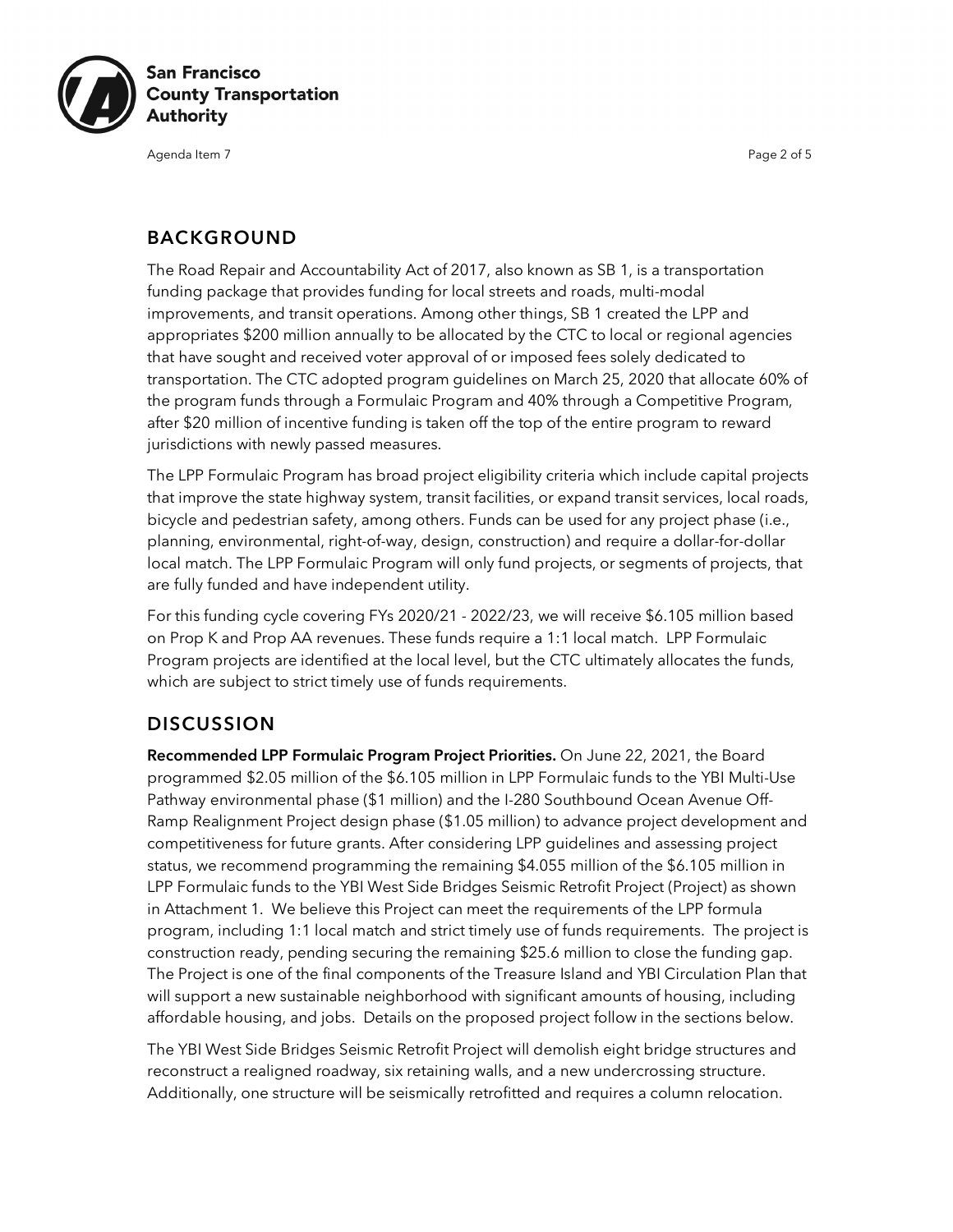

Agenda Item 7 Page 3 of 5

The scope also includes paving/striping for a new class II bicycle facility on the widened roadway.

The Project is one of several roadway construction projects on YBI. The other major roadway construction projects include the Macalla Road Reconstruction Project, the Forest Road Detour Project and the I-80/YBI Ramps Improvement Project, Phase 1 (Westbound Ramps Project – Completed in October 2016 and opened to traffic) and Phase 2 (Southgate Road Realignment Project – Under Construction). Treasure Island Community Development is the lead for the Macalla Road Reconstruction Project and the Forest Road Detour Project, while the Transportation Authority is the lead for the Westbound Ramps Project and the Southgate Road Realignment Project. All four of these projects need to be essentially completed before construction of the Project can start.

When complete, the YBI and Treasure Island roadway network will be equipped for more frequent and new transit services. The future growth and development of the Treasure Island/Yerba Buena Development is anchored by transit and infrastructure investments to facilitate dense, walkable, mixed-use development. The entire redevelopment is framed around economic development, with the initial conversion from a prior Naval Station to a new sustainable neighborhood, complete with both market-rate and affordable housing, infrastructure improvements, and an array of new public benefits including parks and open space, neighborhood-serving retail, office space, a new school, and community facilities.

Construction is estimated to cost \$111.7 million and the project is at 95% design complete making it ready to start construction as soon as the project is fully funded. Assuming the project breaks ground by summer 2022, substantial completion is expected by December 2025. The Project's construction phase cost estimate and funding plan are shown in Tables 1 and 2, respectively.

We are working closely with the California Department of Transportation, the Metropolitan Transportation Commission, and many other key stakeholders to secure the remaining funds for construction. We cannot seek allocation of the LPP funds until all the funds have been committed to the project. Additional details on the Project are provided in Attachment 2.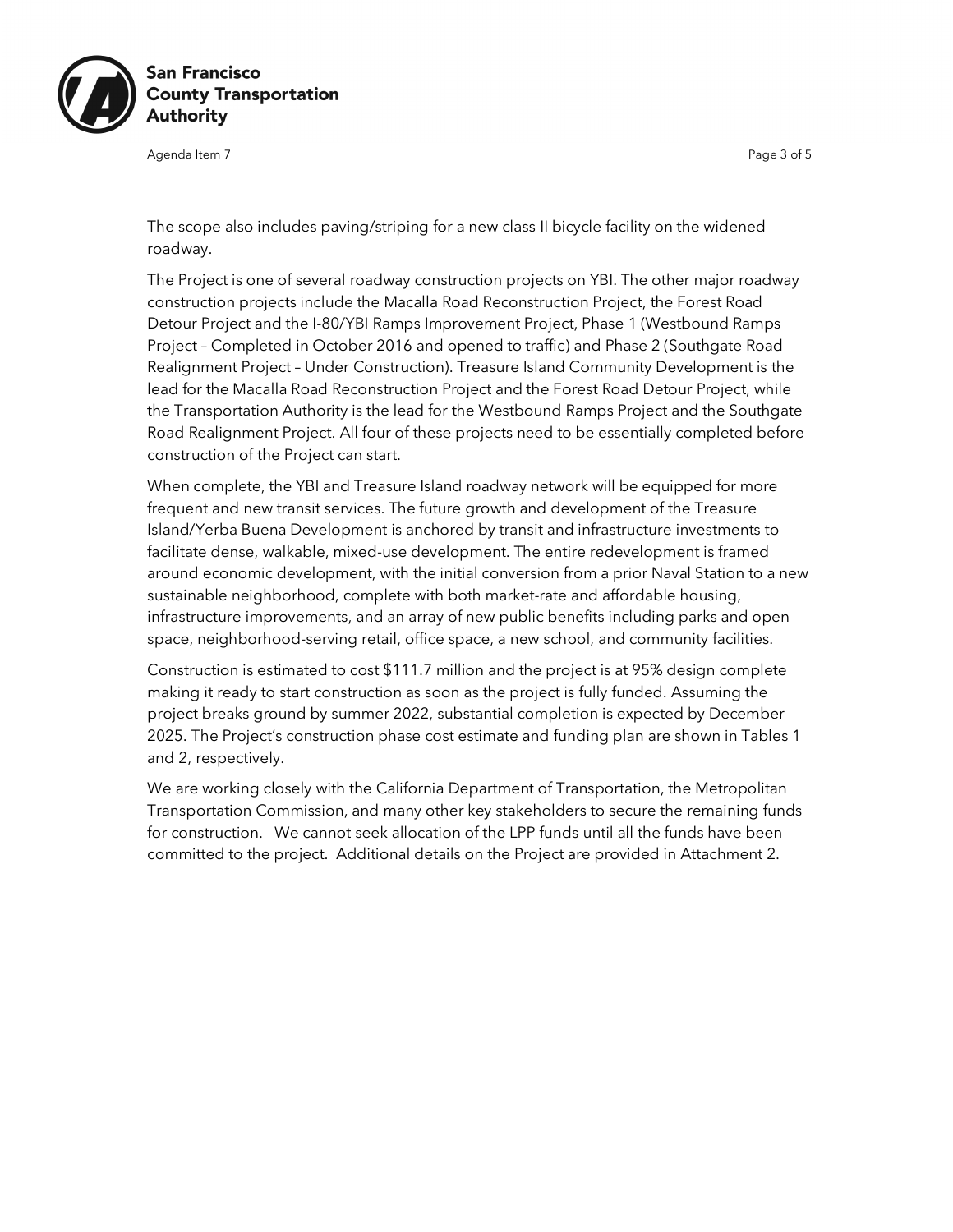

Agenda Item 7 Page 4 of 5

| Construction Phase Item           | Cost Estimate |
|-----------------------------------|---------------|
| <b>Construction Line Items</b>    | \$85.1M       |
| <b>Agency Furnished Materials</b> | \$2.3M        |
| Contingency (7.7%)                | \$6.6M        |
| <b>Construction Engineering</b>   | \$13.1M       |
| <b>Finance Cost</b>               | \$4.6M        |
| <b>Total Construction Phase</b>   | \$111.7M      |

#### Table 1. YBI West Side Bridges Seismic Retrofit Project Construction Cost Estimate

## Table 2. YBI West Side Bridges Seismic Retrofit Project Construction Funding Plan

| <b>Committed Funding</b>                                   |          |
|------------------------------------------------------------|----------|
| Federal Highway Bridge Program                             | \$54.84M |
| State Proposition 1B Local Bridge Seismic Retrofit Account | \$7.1M   |
| Treasure Island Development Authority (TIDA)               | \$3.48M  |
| Bay Area Toll Authority (BATA)                             | \$2.7M   |
| <b>Federal RAISE Grant</b>                                 | \$18M    |
| <b>Total Committed Funding</b>                             | \$86.12M |
| <b>Planned Funding</b>                                     |          |
| SB1 LPP Formula Funds (subject of this memo)               | \$4.055M |
| MTC / BATA                                                 | \$5.3M   |
| <b>TIDA</b>                                                | \$0.89M  |
| State                                                      | \$10M    |
| City and County of San Francisco General Fund              | \$3M     |
| TBD (e.g. additional State funds)                          | \$2.335M |
| <b>Total Planned Funding</b>                               | \$25.58M |
| <b>Total Funding</b>                                       | \$111.7M |